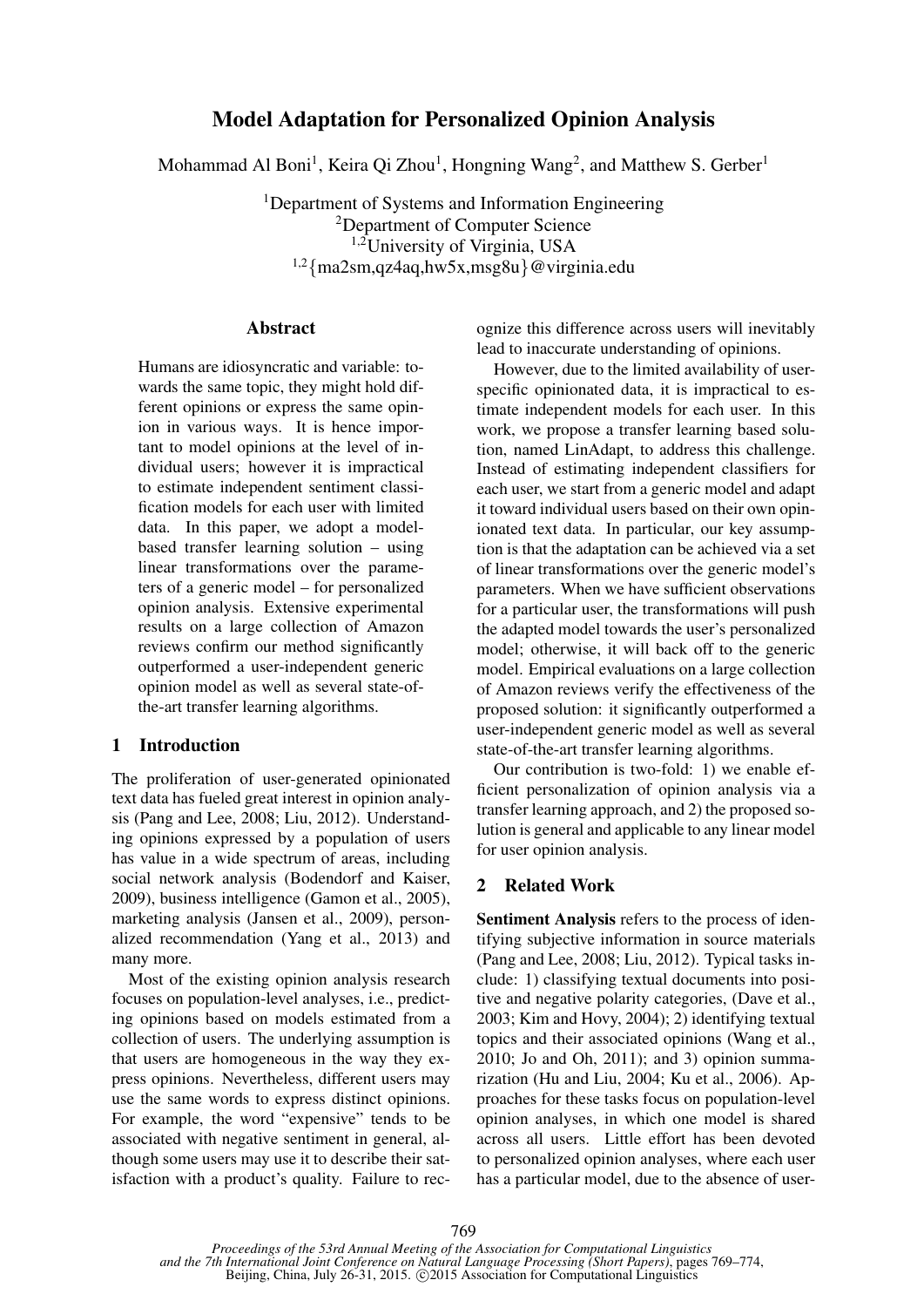specific opinion data for model estimation.

Transfer Learning aims to help improve predictive models by using knowledge from different but related problems (Pan and Yang, 2010). In the opinion mining community, transfer learning is used primarily for domain adaptation. Blitzer et al. (2006) proposed structural correspondence learning to identify the correspondences among features between different domains via the concept of pivot features. Pan et al. (2010) propose a spectral feature alignment algorithm to align domainspecific sentiment words from different domains for sentiment categorization. By assuming that users tend to express consistent opinions towards the same topic over time, Guerra et al. (2011) applied instance-based transfer learning for real time sentiment analysis.

Our method is inspired by a personalized ranking model adaptation method developed by Wang et al. (2013). To the best of our knowledge, our work is the first to estimate user-level classifiers for opinion analysis. By adapting a generic opinion classification model for each user, heterogeneity among their expressions of opinions can be captured and it help us understand users' opinions at a finer granularity.

# 3 Linear Transformation Based Model Adaptation

Given a generic sentiment classification model  $y=$  $f<sup>s</sup>(x)$ , we aim at finding an optimal adapted model  $y = f^u(x)$  for user u, such that  $f^u(x)$  best captures u's opinion in his/her generated textual documents  $D^u = \{x_d, y_d\}_{d=1}^{|D|}$ , where  $x_d$  is the feature vector for document  $\tilde{d}$ ,  $y_d$  is the sentiment class label (e.g., positive v.s., negative). To achieve so, we assume that such adaptation can be performed via a series of linear transformations on  $f<sup>s</sup>(x)$ 's model parameter  $w_s$ . This assumption is general and can be applied to a wide variety of sentiment classifiers, e.g., logistic regression and linear support vector machines, as long as they have a linear core function. Therefore, we name our proposed method as LinAdapt. In this paper, we focus on logistic regression (Pang et al., 2002); but the proposed procedures can be easily adopted for many other classifiers (Wang et al., 2013).

Our global model  $y = f<sup>s</sup>(x)$  can be written as,

$$
P^{s}(y_{d}=1|x_{d}) = \frac{1}{1 + e^{-w^{sT}x_{d}}}
$$
 (1)

where  $w^s$  are the linear coefficients for the corresponding document features.

Standard linear transformations, i.e., scaling, shifting and rotation, can be encoded via a  $V \times$ 

 $(V + 1)$  matrix  $A<sup>u</sup>$  for each user u as:

| $a_{q(1)}^{\sigma}$<br>$c_{g(2),21}^u$ | $c_{g(1),12}^u$<br>$a_{g(2)}^u$ | $c_{g(1),13}^u\ c_{g(2),23}^u$ |                  | g(2)         |
|----------------------------------------|---------------------------------|--------------------------------|------------------|--------------|
| $c_{g(3),31}^u$                        | $c_{g(3),32}^u$                 | $a_{g(3)}^u$                   |                  | $b_{g(3)}^u$ |
|                                        |                                 |                                | $a^{\mu}_{g(V)}$ | g(V)         |

where  $V$  is the total number of features.

However, the above transformation introduces  $O(V^2)$  free parameters, which are even more than the number of free parameters required to estimate a new logistic regression model. Following the solution proposed by Wang et al. (2013), we further assume the transformations can be performed in a group-wise manner to reduce the size of parameters in adaptation. The intuition behind this assumption is that features that share similar contributions to the classification model are more likely to be adapted in the same way. Another advantage of feature grouping is that the feedback information will be propagated through the features in the same group while adaptation; hence the features that are not observed in the adaptation data can also be updated properly.

We denote  $g(\cdot)$  as the feature grouping function, which maps  $V$  original features to  $K$  groups, and  $a_k^u$ ,  $b_k^u$  and  $c_k^u$  as the scaling, shifting and rotation operations over  $w^s$  in group k for user u. In addition, rotation is only performed for the features in the same group, and it is assumed to be symmetric, i.e.,  $c_{k,ij}^u = c_{k,ji}^{\hat{u}}$ , where  $g(i) = k$  and  $g(j) = k$ . As a result, the personalized classification model  $f^{u}(x)$  after adaptation can be written as,

$$
P^{u}(y_{d}=1|x_{d}) = \frac{1}{1 + e^{-(A^{u}\tilde{w}^{s})^{T}x_{d}}}
$$
 (2)

where  $\tilde{w}^s = (w^s, 1)$  to accommodate the shifting operation.

The optimal transformation matrix  $A<sup>u</sup>$  for user  $u$  can be estimated by maximum likelihood estimation based on user  $u$ 's own opinionated document collection  $D^u$ . To avoid overfitting, we penalize the transformation which increases the discrepancy between the adapted model and global model by the following regularization term,

$$
R(A^{u}) = -\frac{\eta}{2} \sum_{k=1}^{K} (a_{k}^{u} - 1)^{2} - \frac{\sigma}{2} \sum_{k=1}^{K} b_{k}^{u} \newline - \frac{\epsilon}{2} \sum_{k=1}^{K} \sum_{i,g(i)=k} \sum_{j \neq i,g(j)=k} c_{k,ij}^{u}^{2},
$$
 (3)

where  $\eta$ ,  $\sigma$  and  $\epsilon$  are trade-off parameters controlling the balance among shifting, scaling and rotation operations in adaptation.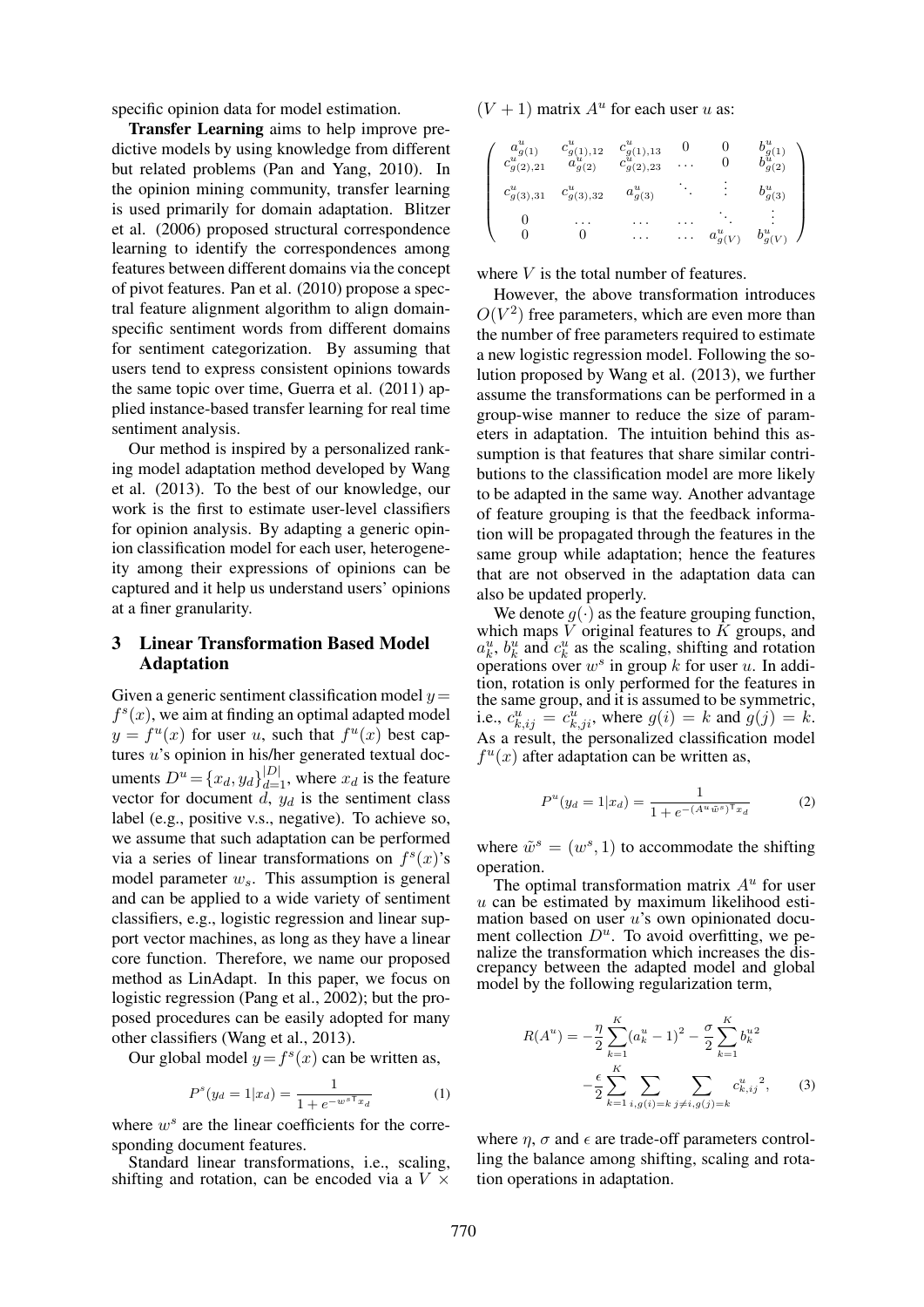Combining the newly introduced regularization term for  $A^u$  and log-likelihood function for logistic regression, we get the following optimization problem to estimate the adaptation parameters,

$$
\max_{A^u} L(A^u) = L_{LR}(D^u; P^u) + R(A^u) \tag{4}
$$

where  $L_{LR}(D^u; P^u)$  is the log-likelihood of logistic regression on collection  $D^u$ , and  $P^u$  is defined in Eq (2).

Gradient-based method is used to optimize Eq (4), in which the gradient for  $a_k^u$ ,  $b_k^u$  and  $c_k^u$ can be calculated as,

$$
\frac{\partial L(A^u)}{\partial a_k} = \sum_{d=1}^{D^u} \{y_d[1 - p(y_d|x_d)] \sum_{i,g(i)=k} w_i^s x_{di}\} - \eta(a_k - 1)
$$

$$
\frac{\partial L(A^u)}{\partial b_k} = \sum_{d=1}^{D^u} \{y_d[1 - p(y_d|x_d)] \sum_{i,g(i)=k} x_{di}\} - \sigma b_k
$$

$$
\frac{\partial L(A^u)}{\partial c_{k,ij}} = \sum_{d=1}^{D^u} \{y_d[1 - p(y_d|x_d)] w_j^s x_{di}\} - \epsilon c_{k,ij}
$$

### 4 Experiments and Discussion

We performed empirical evaluations of the proposed LinAdapt algorithm on a large collection of product review documents. We compared our approach with several state-of-the-art transfer learning algorithms. In the following, we will first introduce the evaluation corpus and baselines, and then discuss our experimental findings.

#### 4.1 Data Collection and Baselines

We used a corpus of Amazon reviews provided on Stanford SNAP website by McAuley and Leskovec. (2013). We performed simple data preprocessing: 1) annotated the reviews with ratings greater than 3 stars (out of total 5 stars) as positive, and others as negative; 2) removed duplicate reviews; 3) removed reviewers who have more than 1,000 reviews or more than 90% positive or negative reviews; 4) chronologically ordered the reviews in each user. We extracted unigrams and bigrams to construct bag-of-words feature representations for the review documents. Standard stopword removal (Lewis et al., 2004) and Porter stemming (Willett, 2006) were applied. Chi-square and information gain (Yang and Pedersen, 1997) were used for feature selection and the union of the resulting selected features are used in the final controlled vocabulary. The resulting evaluation data set contains 32,930 users, 281,813 positive reviews, and 81,522 negative reviews, where each review is represented with 5,000 text features with TF-IDF as the feature value.

Our first baseline is an instance-based adaptation method (Brighton and Mellish, 2002). The knearest neighbors of each testing review document are found from the shared training set for personalized model training. As a result, for each testing case, we are estimating an independent classification model. We denote this method as "Re-Train." The second baseline builds on the modelbased adaptation method developed by Geng et al. (2012). For each user, it enforces the adapted model to be close to the global model via an additional L2 regularization when training the personalized model. But the full set of parameters in logistic regression need to estimated during adaptation. We denote this method as "Reg-LR."

In our experiments, all model adaptation is performed in an online fashion: we first applied the up-to-date classification model on the given testing document; evaluated the model's performance with ground-truth; and used the feedback to update the model. Because the class distribution of our evaluation data set is highly skewed (77.5% positive), it is important to evaluate the adapted models' performance on both classes. In the following comparisons, we report the average F-1 measure of both positive and negative classes.

#### 4.2 Comparison of Adaptation Performance

First we need to estimate a global model for adaptation. A typical approach is to collect a portion of historical reviews from each user to construct a shared training corpus (Wang et al., 2013). However, this setting is problematic: it already exploits information from every user and does not reflect the reality that some (new) users might not exist when training the global model. In our experiment, we isolated a group of random users for global model training. In addition, since there are multiple categories in this review collection, such as book, movies, electronics, etc, and each user might discuss various categories, it is infeasible to balance the coverage of different categories in global model training by only selecting the users. As a result, we vary the number of reviews in each domain from the selected training users to estimate the global model. We started with 1000 reviews from the top 5 categories (Movies & TV, Books, Music, Home & Kitchen, and Video Games), then evaluated the global model on 10,000 testing users which consist of three groups: light users with 2 to 10 reviews, medium users with 11 to 50 reviews, and heavy users with 51 to 200 reviews. After each evaluation run, we added an extra 1000 reviews and repeated the training and evaluation.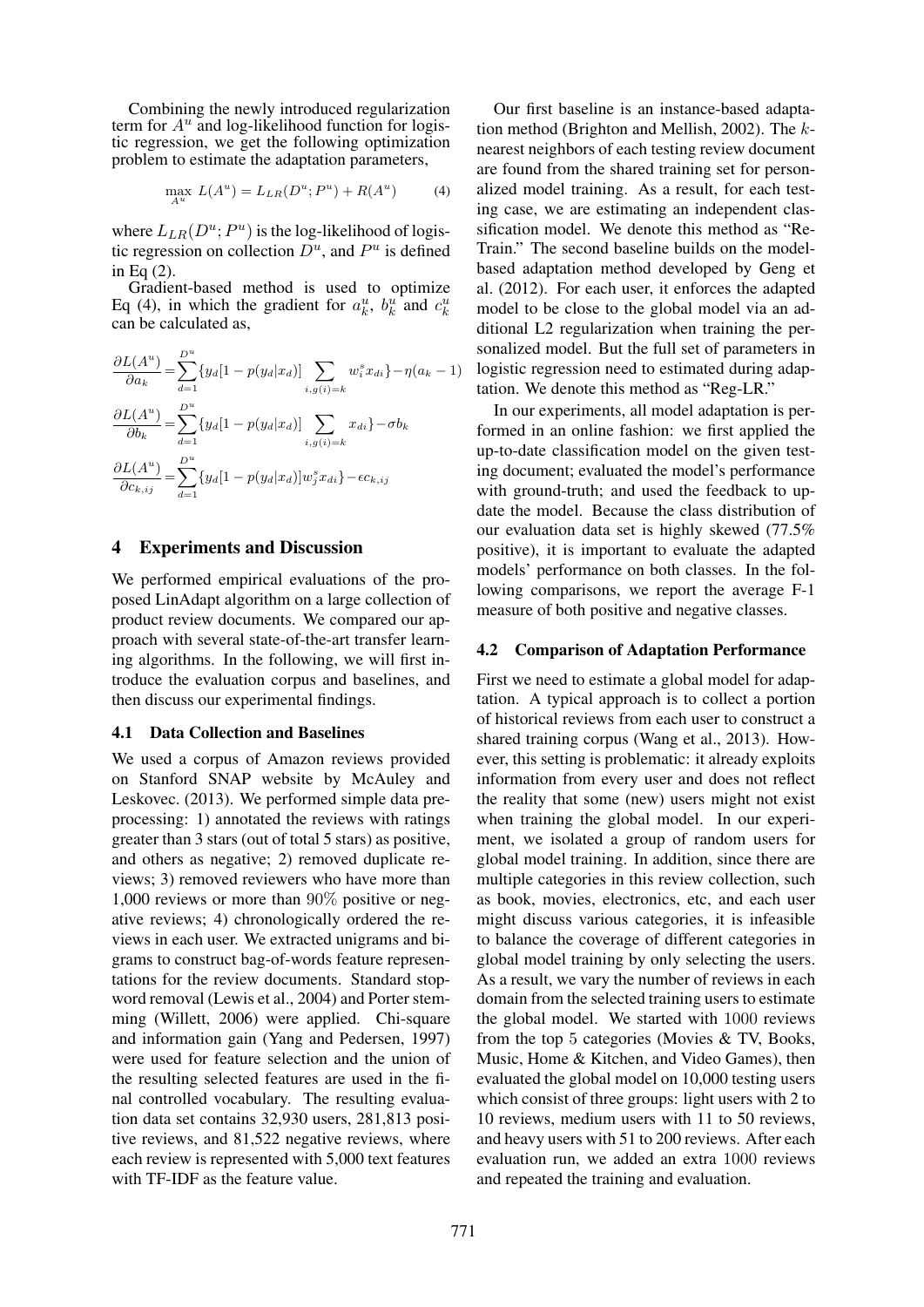Table 1: Global model training with varying size of training corpus.

| Model                                            | Metric 1000 2000 3000                |  |  |  | 4000 | 5000 |
|--------------------------------------------------|--------------------------------------|--|--|--|------|------|
| Global                                           | Pos F1 0.741 0.737 0.738 0.734 0.729 |  |  |  |      |      |
|                                                  | Neg F1 0.106 0.126 0.125 0.132 0.159 |  |  |  |      |      |
|                                                  | Pos F1 0.694 0.693 0.692 0.694 0.696 |  |  |  |      |      |
| LinAdapt                                         | Neg F1 0.299 0.299 0.296 0.299 0.304 |  |  |  |      |      |
| Table 2: Effect of feature grouping in LinAdapt. |                                      |  |  |  |      |      |

| Method     | Metric | 100   | 200   | 400         | 800   | 1000  |
|------------|--------|-------|-------|-------------|-------|-------|
|            | Pos F1 | 0.691 | 0.692 | 0.696       | 0.686 | 0.681 |
| Rand       | NeqF1  | 0.295 |       | 0.298 0.300 | 0.322 | 0.322 |
| <b>SVD</b> | Pos F1 | 0.691 | 0.698 | 0.704       | 0.697 | 0.696 |
|            | NeqF1  | 0.298 | 0.302 | 0.300       | 0.322 | 0.334 |
| Cross      | Pos F1 | 0.701 | 0.702 | 0.705       | 0.700 | 0.696 |
|            | NeqF1  | 0.298 | 0.299 | 0.303       | 0.328 | 0.331 |

To understand the effect of global model training in model adaptation, we also included the performance of LinAdapt, which only used shifting and scaling operations and Cross feature grouping method with  $k = 400$  (detailed feature grouping method will be discussed in the next experiment). Table 1 shows the performance of the global model and LinAdapt with respect to different training corpus size. We found that the global model converged very quickly with around 5,000 reviews, and this gives the best compromise for both positive and negative classes in both global and adaptaed model. Therefore, we will use this global model for later adaptation experiments.

We then investigated the effect of feature grouping in LinAdapt. We employed the feature grouping methods of SVD and Cross developed by Wang et al. (2013). A random feature grouping method is included to validate the necessity of proper feature grouping. We varied the number of feature groups from 100 to 1000, and evaluated the adapted models using the same 10,000 testing users from the previous experiment. As shown in Table 2, Cross provided the best adaptation performance and random is the worse; a moderate group size balances performance between positive and negative classes. For the remaining experiments, we use the Cross grouping with  $k = 400$ in LinAdapt. In this group setting, we found that the average number of features per group is 12.47 while the median is 12, which means that features are normally distributed across different groups.

Next, we investigated the effect of different linear operations in LinAdapt, and compared LinAdapt against the baselines. We started LinAdapt with only the shifting operation, and then included scaling and rotation. To validate the necessity of personalizing sentiment classifica-

tion models, we also included the global model's performance in Figure 1. In particular, to understand the longitudinal effect of personalized model adaptation, we only used the heavy users (4,021 users) in this experiment. The results indicate that the adapted models outperformed the global model in identifying the negative class; while the global model performs the best in recognizing positive reviews. This is due to the heavily biased class distribution in our collection: global model puts great emphasis on the positive reviews; while the adaptation methods give equal weights to both positive and negative reviews. In particular, in LinAdapt, scaling and shifting operations lead to satisfactory adaptation performance for the negative class with only 15 reviews; while rotation is essential for recognizing the positive class.

To better understand the improvement of model adaptation against the global model in different types of users, we decomposed the performance gain of different adaptation methods. For this experiment, we used all the 10,000 testing users: we used the first 50% of the reviews from each user for adaptation and the rest for testing. Table 3 shows the performance gain of different algorithms under light, medium and heavy users. For the heavy and medium users, which only consist 0.1% and 35% of the total population in our data set, our adaptation model achieved the best improvement against the global model compared with Reg-LR and ReTrain. For the light users, who cover 64.9% of the total population, LinAdapt was able to improve the performance against the global model for the negative class, but Reg-LR and ReTrain had attained higher performance. For the positive class, none of those adaptation methods can improve over the global model although they provide a very close performance (in LinAdapt, the differences are not significant). The significant improvement in negative class prediction from model adaptation is encouraging considering the biased distribution of classes, which results in poor performance in the global model.

The above improved classification performance indicates the adapted model captures the heterogeneity in expressing opinions across users. To verify this, we investigated textual features whose sentiment polarities are most/least frequently updated across users. We computed the variance of the absolute difference between the learned feature weights in LinAdapt and global model. High variance indicates the word's sentiment polarity frequently changes across different users. But there are two reasons for a low variance: first, a rare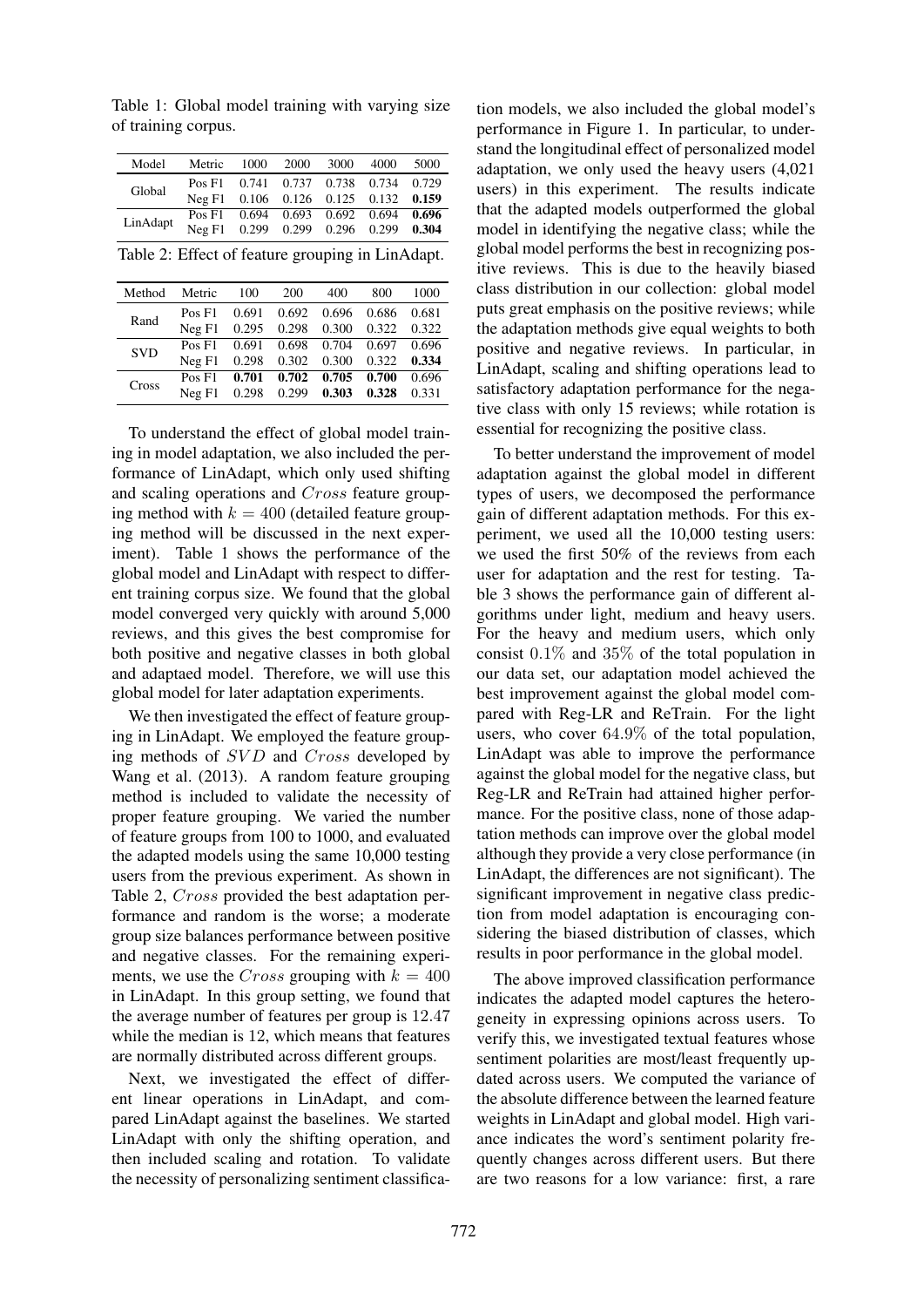

Figure 1: Online adaptation performance comparisons.

Table 3: User-level performance gain over global model from ReTrain, Reg-LR and LinAdapt.

| Method   | User Class | Pos F1    | Neg F1   |
|----------|------------|-----------|----------|
|          | Heavy      | $-0.092$  | $0.155*$ |
| ReTrain  | Medium     | $-0.095$  | $0.235*$ |
|          | Light      | $-0.157*$ | $0.255*$ |
|          | Heavy      | $-0.010$  | $0.109*$ |
| Reg-LR   | Medium     | $-0.005$  | $0.206*$ |
|          | Light      | $-0.060$  | $0.232*$ |
|          | Heavy      | $-0.046$  | $0.248*$ |
| LinAdapt | Medium     | $-0.049$  | $0.235*$ |
|          | Light      | $-0.091$  | $0.117*$ |

∗  $p$ -value $< 0.05$  with paired t-test.

Table 4: Top 10 words with the highest and lowest variance of learned polarity in LinAdapt.

| Variance |       | Features    |           |
|----------|-------|-------------|-----------|
|          | waste | good        | attempt   |
| Highest  | money | return      | save      |
|          | poor  | worst       | annoy     |
|          | lover | correct     | pure      |
| Lowest   | care  | the product | odd       |
|          | sex   | evil        | less than |

word that is not used by many users; second, a word is being used frequently, yet, with the same polarity. We are only interested in the second case. Therefore, for each word, we compute its user frequency (UF), i.e., how many unique users used this word in their reviews. Then, we selected 1000 most popular features by UF, and ranked them according to the variance of learned sentiment polarities. Table 4 shows the top ten features with the highest and lowest polarity variance.

We inspected the learned weights in the adapted models in each user from LinAdapt, and found the words like *waste, poor*, and *good* share the same sentiment polarity as in the global model but different magnitudes; while words like *money, instead*, and *return* are almost neutral in global model, but vary across the personalized models. On the other hand, words such as *care, sex, evil, pure*, and *correct* constantly carry the same sen-

Table 5: Learned sentiment polarity range of three typical words in LinAdapt.

| Feature    | Range             | Global<br>Weight | Used as<br>Positive | Used as<br>Negative |
|------------|-------------------|------------------|---------------------|---------------------|
| Experience | $[-0.231, 0.232]$ | 0.002            | 3348                | 1503                |
| Good       | $[-0.170, 0.816]$ | 0.032            | 8438                | 1088                |
| Money      | $[-0.439, 0.074]$ | $-0.013$         | 646                 | 6238                |

timent across users. Table 5 shows the detailed range of learned polarity for three typical opinion words in 10,000 users. This result indicates LinAdapt well captures the fact that users express opinions differently even with the same words.

### 5 Conclusion and Future Work

In this paper, we developed a transfer learning based solution for personalized opinion mining. Linear transformations of scaling, shifting and rotation are exploited to adapt a global sentiment classification model for each user. Empirical evaluations based on a large collection of opinionated review documents confirm that the proposed method effectively models personal opinions. By analyzing the variance of the learned feature weights, we are able to discover words that hold different polarities across users, which indicates our model captures the fact that users express opinions differently even with the same words. In the future, we plan to further explore this linear transformation based adaptation from different perspectives, e.g., sharing adaptation operations across users or review categories.

### 6 Acknowledgements

This research was funded in part by grant W911NF-10-2-0051 from the United States Army Research Laboratory. Also, Hongning Wang is partially supported by the Yahoo Academic Career Enhancement Award.